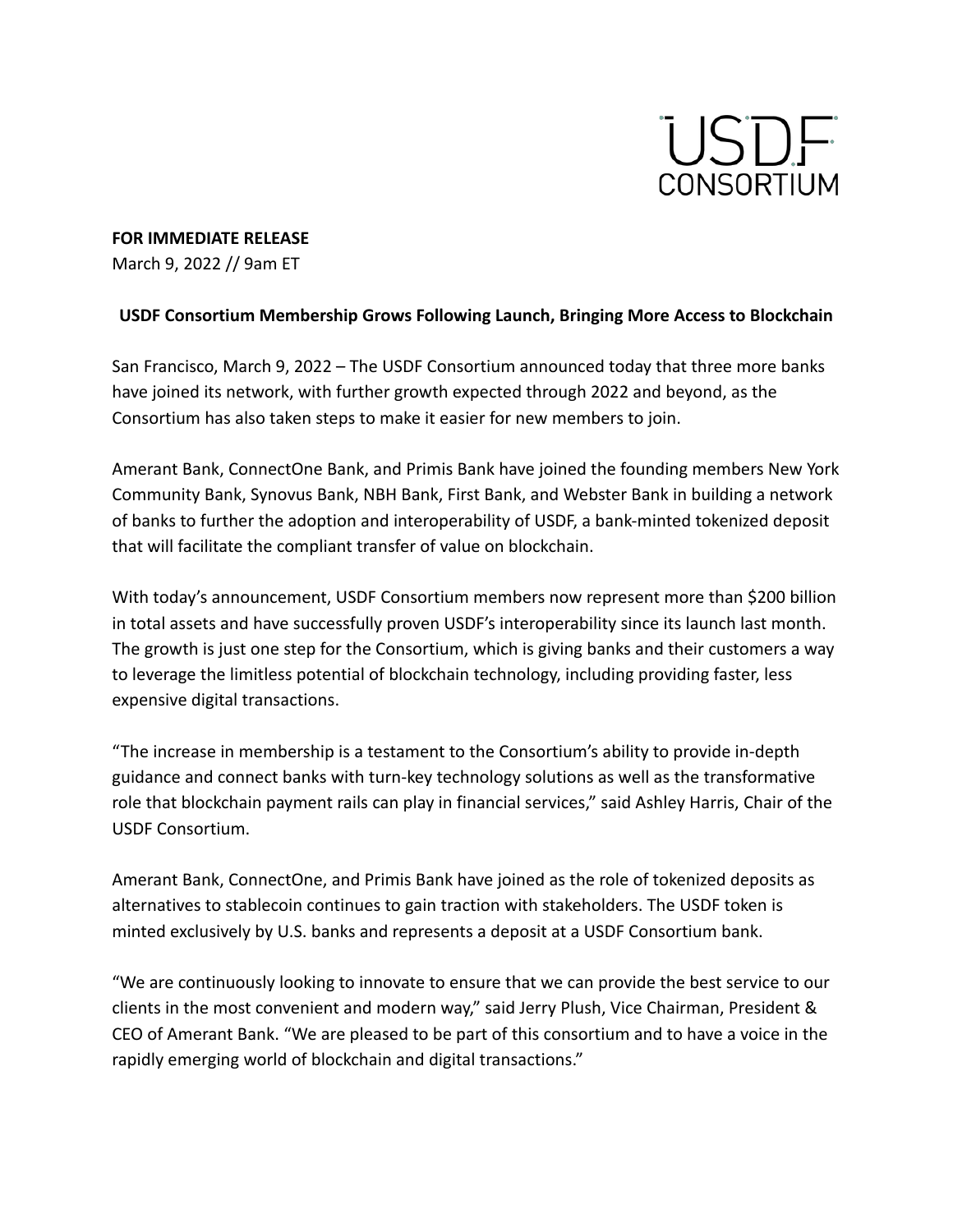"ConnectOne Bank's participation in the USDF Consortium supports our strategy of building leading commercial banking solutions supported by innovative technology," said ConnectOne Bank's Chairman & CEO, Frank Sorrentino III. "We believe that employing blockchain within the regulatory perimeter, allows us to build effective and secure solutions for our clients that meet the demands of their changing businesses. We look forward to working alongside industry-leading banks in unlocking the opportunities that blockchain can provide."

"We see the implementation, utilization, and commercialization of blockchain to be a key component in our future growth strategies. The USDF Consortium gives us the ability to provide our clients with a new, safe, and low-cost payment solution that goes above and beyond day-to-day deposit gathering and settlement," said Primis Bank Chief Financial Officer Matthew Switzer. "Primis is proud to be in partnership with the USDF Consortium and its members, and we look forward to the network's growth and the industry's further adoption of a bank-minted tokenized deposit."

Seeking to capitalize on its growth, the Consortium also announced today that it is making it easier for members to join by shifting to a tier-based participation model and eliminating the \$1 billion minimum asset threshold. The group also retained leading financial services firm Piper Sandler to aid in its expected growth and help with its active pipeline of interested banks.

"With the momentum that the Consortium has been experiencing and the meaningful interest we've received, we felt the time was right to broaden access," Harris said. "As new members join, the network's value increases exponentially."

Piper Sandler will be able to offer guidance as the Consortium seeks to expand among the thousands of financial institutions in the U.S.

"We're extremely excited to help incumbent financial services providers drive growth and realize efficiencies through the adoption of blockchain technology," said Jonathan Doyle, Vice Chairman, Senior Managing Principal and Head of the Financial Services Group at Piper Sandler. "We see joining the USDF Consortium as an important first step for institutions looking to develop a broader blockchain strategy."

###

# **About USDF Consortium**

The USDF Consortium is a membership-based association of FDIC-insured banks. The Consortium's mission is to build a network of banks and further the adoption and interoperability of a bank-minted tokenized deposit (USDF™), which will facilitate the compliant